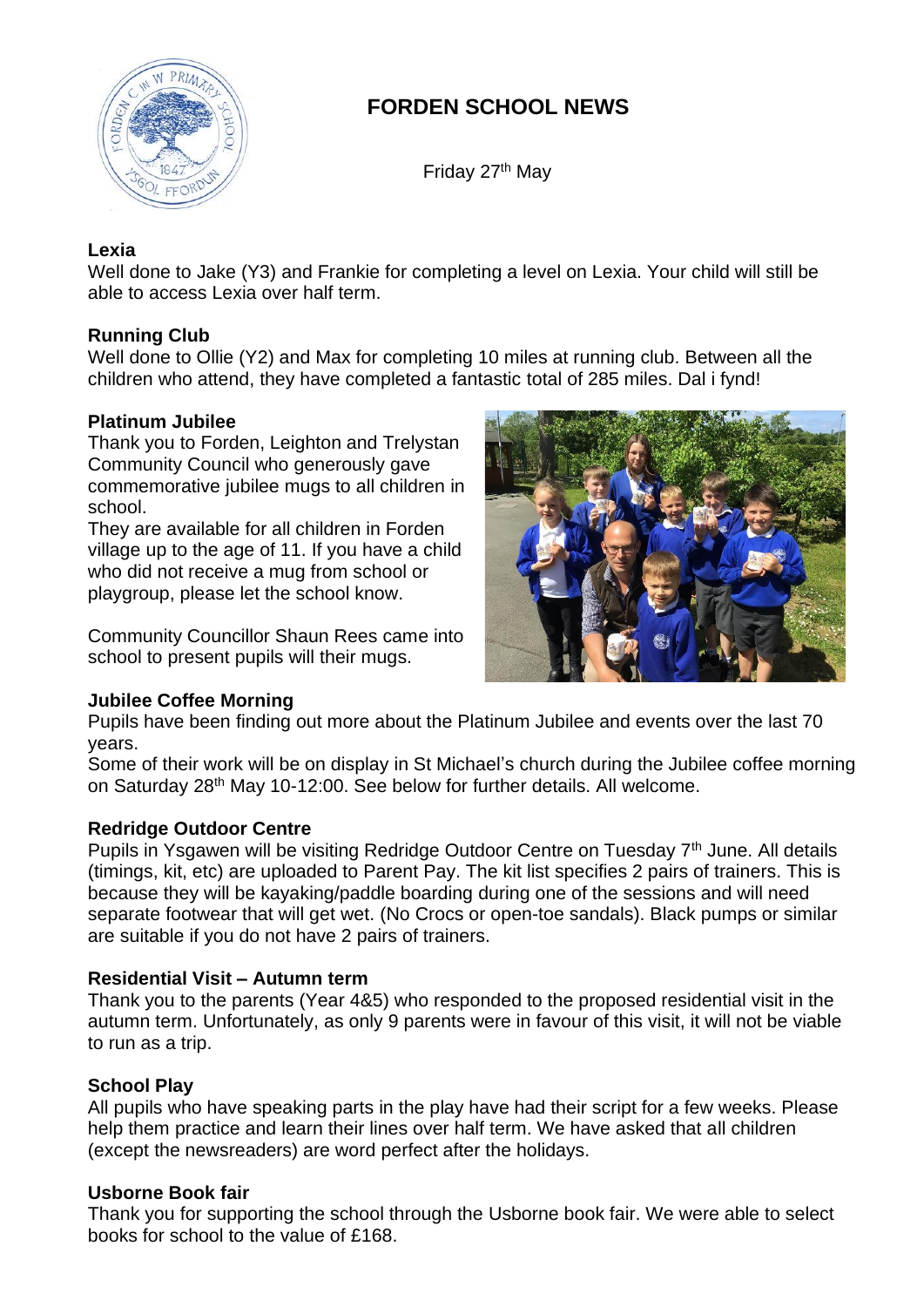## **Term dates**

Please see the message below from Powys Schools' Service,

*In response to requests from parents and following an extended consultation with headteachers, there will be two non-pupil days on Thursday 1 st and Friday 2 nd September as previously advertised. Pupils will return to school on Monday 5 th September. We apologise for any confusion the changes to INSET dates has caused.*

## *Non-Pupil Days*

- *Thursday 1 September 2022*
- *Friday 2 September 2022*
- *Monday 24 July 2023*

• *There will be two further non-pupil days, one in the autumn term and one in the summer term, agreed on a cluster basis. Please check your school website for these dates.*

#### **Pantomime**

We have booked tickets for all pupils to see the pantomime in Theatre Severn in December.

## **Mon 30th May – Fri 3 rd Jun – HALF TERM**

# **Next week (after half term)**

| Monday<br>Tuesday                                                                  | Football Club (Y2-Y4) 3:15-4:00<br>Redridge Outdoor Centre - Ysgawen<br>No Netball Club                                                                               |
|------------------------------------------------------------------------------------|-----------------------------------------------------------------------------------------------------------------------------------------------------------------------|
| Wednesday                                                                          | Swimming - Collen & Years 5&6<br>Open school - 3:15-3:30<br>School Uniform Swap (in library)                                                                          |
| Thursday<br>Friday                                                                 | Coding Club (Y5&6) 3:15-4:00<br>Running Club (Collen & Ysgawen) 3:15-4:00                                                                                             |
| <b>Future dates</b><br>Thu 23rd Jun                                                | School Play - A Big Green Adventure<br>Afternoon dress rehearsal 1:30pm open to preschool children<br>Evening performance 6pm                                         |
| Mon 27 <sup>th</sup> Jun<br>Wed 29th Jun<br>Fri 1 <sup>st</sup> Jul<br>Sun 3rd Jul | Non-pupil Day<br>Science workshop @ WHS - Years 5&6<br>Area Sports - Years 3-6<br>School Service in St Michael's Church 11:00am                                       |
| Mon $4th$ Jul – Fri $8th$ Jul                                                      | Mon 4 <sup>th</sup> & Tue 5 <sup>th</sup> Jul Year 6 transition days at WHS<br><b>Sports Week</b><br>Parents welcome to watch on Thursday 7 <sup>th</sup> July 1:30pm |
| Tue 12 <sup>th</sup> Jul<br>Wed 13 <sup>th</sup> Jul<br>Thu 14 <sup>th</sup> Jul   | Leavers Assembly 1:30pm<br>Year 6 leavers trip<br>Archery skills sessions (Collen & Ysgawen)<br>Break up for summer holidays                                          |
| Mon 5 <sup>th</sup> Sep                                                            | Return to school – Autumn term                                                                                                                                        |